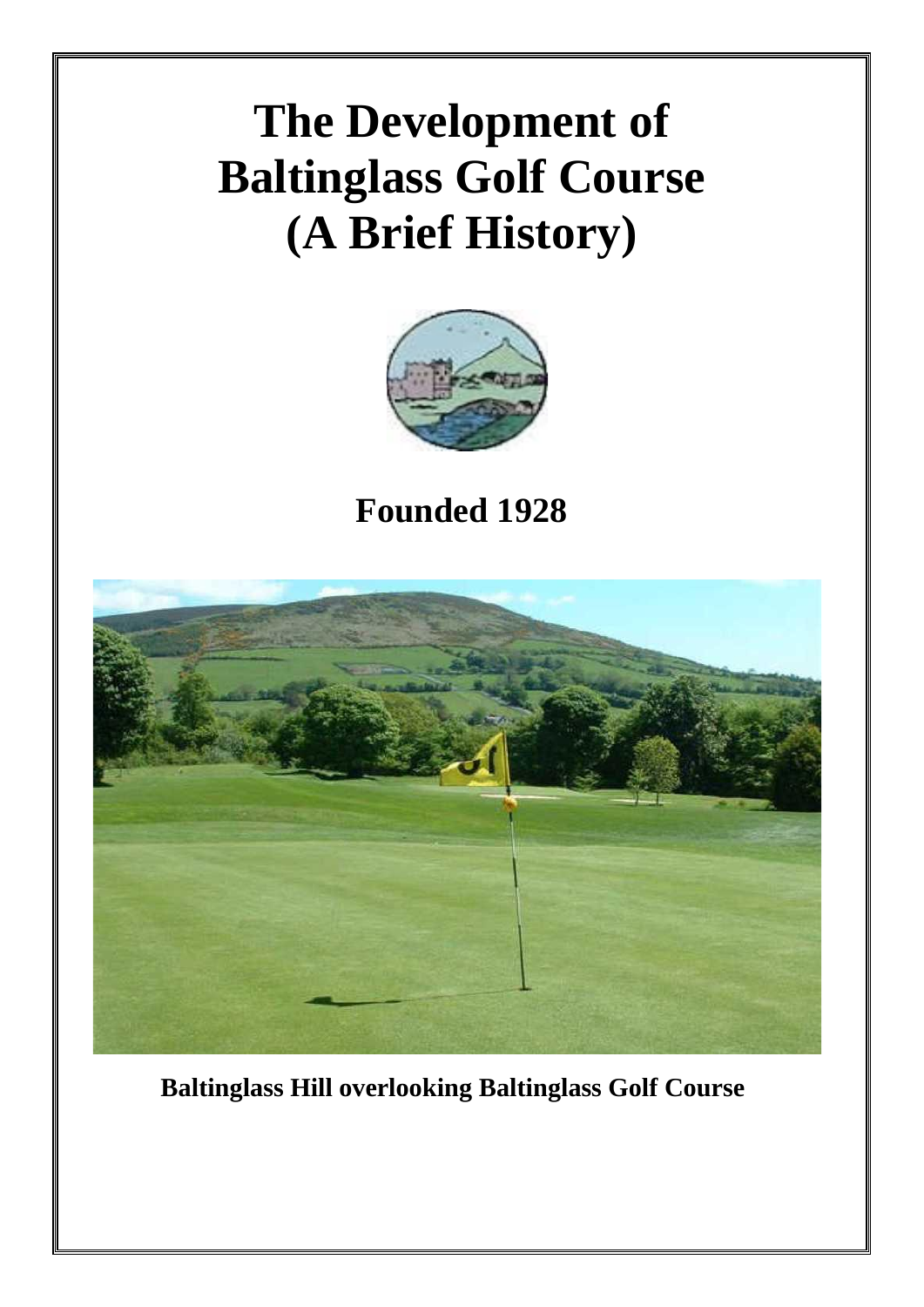On visiting Baltinglass Golf Club, one will be impressed by the striking beauty of the countryside. Looking down towards the town, St. Joseph's RC Parish Church stands visibly tall. A hill, the 'Pinnacle' or 'Baltinglass Hill' overlooks the town. On this Pinnacle are rings of stones - burial chambers – Passage Graves dating back to around 3000 B.C. Artefacts, excavated in the 1930s from the graves, are stored in the National Museum, Dublin.



Down at the foot of the hill, nestling in the Slaney Valley, stands the ruins of the 2<sup>nd</sup> Cistercian Abbey established in Ireland, founded by a group of monks from Mellifont, Co. Louth. Dermot McMurrough, King of South Leinster (1140 – 1170), granted the lands to the monks in 1148. For the next centuries, the Abbey was the focal point of learning and business activities in the area until its suppression in 1537. These lands, comprising 59,000 acres, included several castles and water mills.

The golf course stands on part of the lands formerly owned by the monks and the Club emblem features the Abbey ruins, the River Slaney and the Pinnacle.

The dissolution of the Abbey in the 1500s, and the Anglicisation of these extensive lands allowed the Eustace family to gain control of the area in 1541. A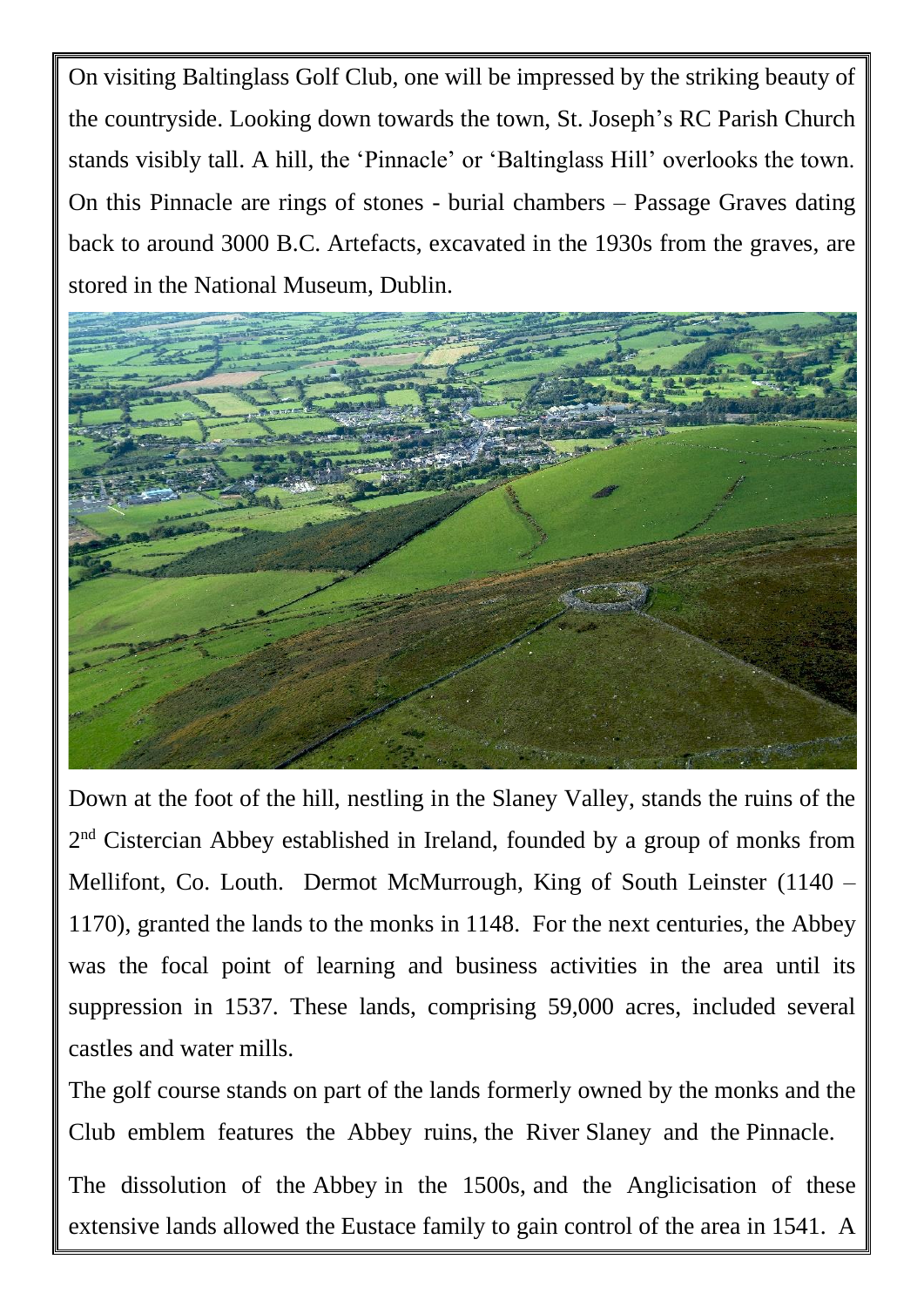succession of landlords followed during the  $16<sup>th</sup>$ ,  $17<sup>th</sup>$  and  $18<sup>th</sup>$  centuries. These included Sir Henry Harrington, Sir Charles Wilmot, Sir James Carroll, Sir Thomas Roper and the Stratford family, who represented this area in the House of Commons and the House of Lords. It was Benjamin O'Neill-Stratford II, the 6<sup>th</sup> Earl, born in 1808, who lived at Stratford Lodge. He was unmarried and lived as a semi-recluse. The site of the present Clubhouse is where his mansion stood. The Earl had a balloon house built, apparently on the western side of his residence with a doorway 50 feet wide and 60 feet high. Stratford Lodge was destroyed by fire in 1858, but the balloon house survived the fire. The mansion was never rebuilt and the Earl lived in the balloon house for a time after the fire. He left Ireland and died at Alicante in Spain in 1875. This was the end of the Stratford Dynasty, 1660 – 1875. The present main entrance to the Club is locally known as 'The Lord's Piers' and was the entrance to the Earl's house. The balloon house was dismantled and the granite was used to build the bell/clock tower at St. Joseph's Church, Baltinglass in 1887. The Stratford family pyramid shaped granite mausoleum is located near the ruins of the former Cistercian Abbey.



Following the end of the Stratford earldom, the lands passed onto a number of the 3<sup>rd</sup> Earl's descendants, who living in England, let their land through agents, to local farmers. In the late 1920s, the Irish Land Commission acquired some of the estate, known as the Lord's Wood, from the descendants of Catherine Dora St. John.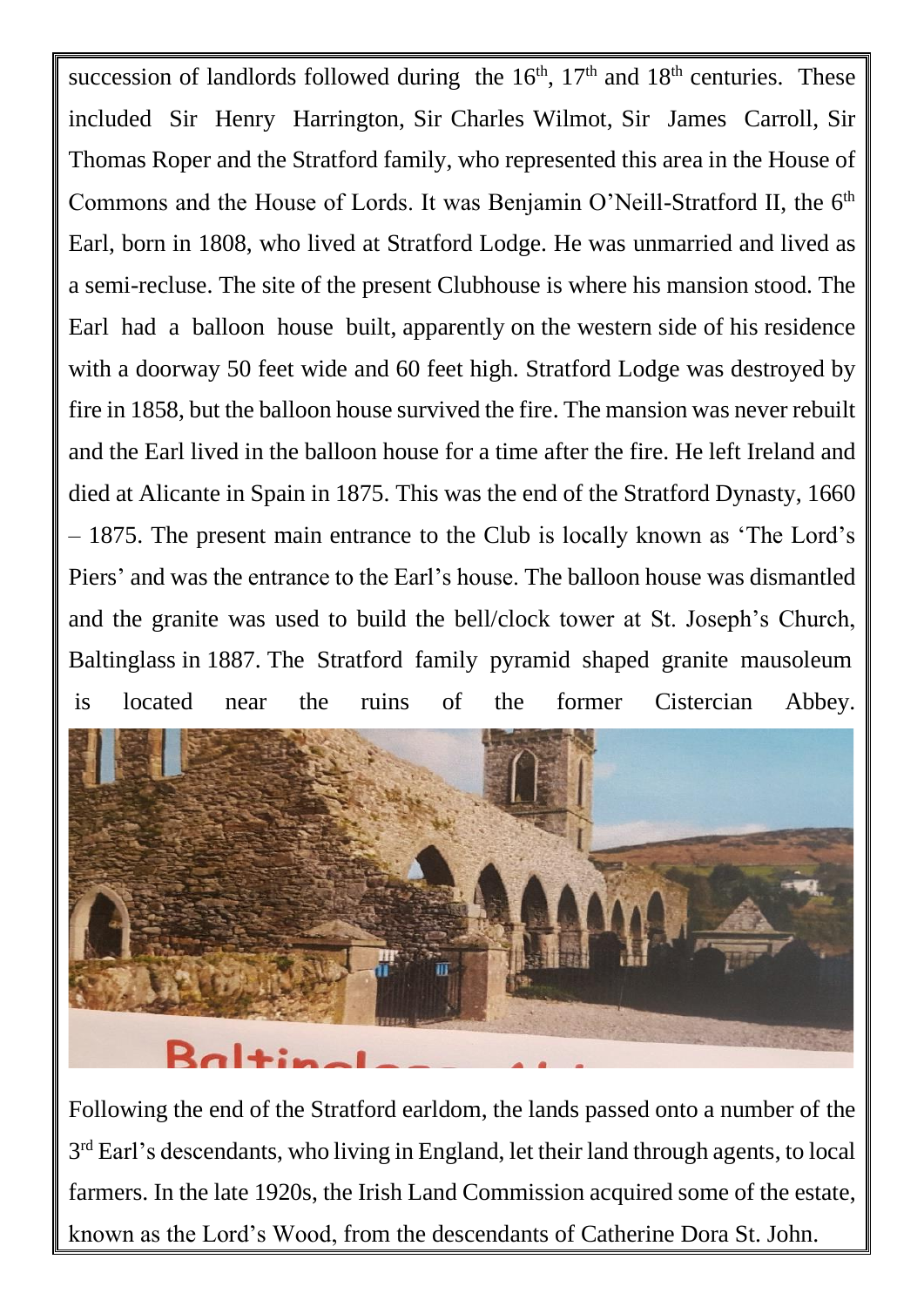In 1927, a proposal for a golf club was put forward. Approximately 168 acres were acquired from the Land Commission on a "Trust Estate" lease under 'The Irish Land Act, 1903' (record No. S3804). The original Trustees were: Miss Violet Tynte, Rev. Albert Byrne CC (First Captain) Dr. W.G. Lyons, Colonel Meade J. Dennis, Patrick J. Ronan, Hugh C. Doyle and Major C. Mitchell. Both Ms. Tynte and Colonel Dennis were descendants of the Stratford line. Development of a golf course was confined to nine holes, and was designed by Lionel Hewson and named originally as St. John's Golf Club. While this registered name continued up to the AGM 1972, it was generally known locally as 'Baltinglass Golf Club' and occasionally referred to as 'The Links'. The Club was officially opened in May 1928 and the first members' competition was held on the following month, June  $3<sup>rd</sup>$ , an event noted in the Nationalist at that time. The first clubhouse, a shed, part of the Earl's ruins, was replaced in 1930 when a new golf pavilion with a large ballroom was constructed on the site of the historic ruins of Stratford Lodge. Sand was obtained from the quarry, positioned below the current ladies'  $15<sup>th</sup>$  tee box.



Membership in the 1930s/1940s was very small, varying between 20 and 30 mainly business and professional people. Revenue from the sale of timber and the grazing of cattle and sheep helped to sustain the Club's existence. In 1947, with very few golf playing members, the Club was in danger of closing as it was unable to meet its financial commitments. With very little revenue being generated from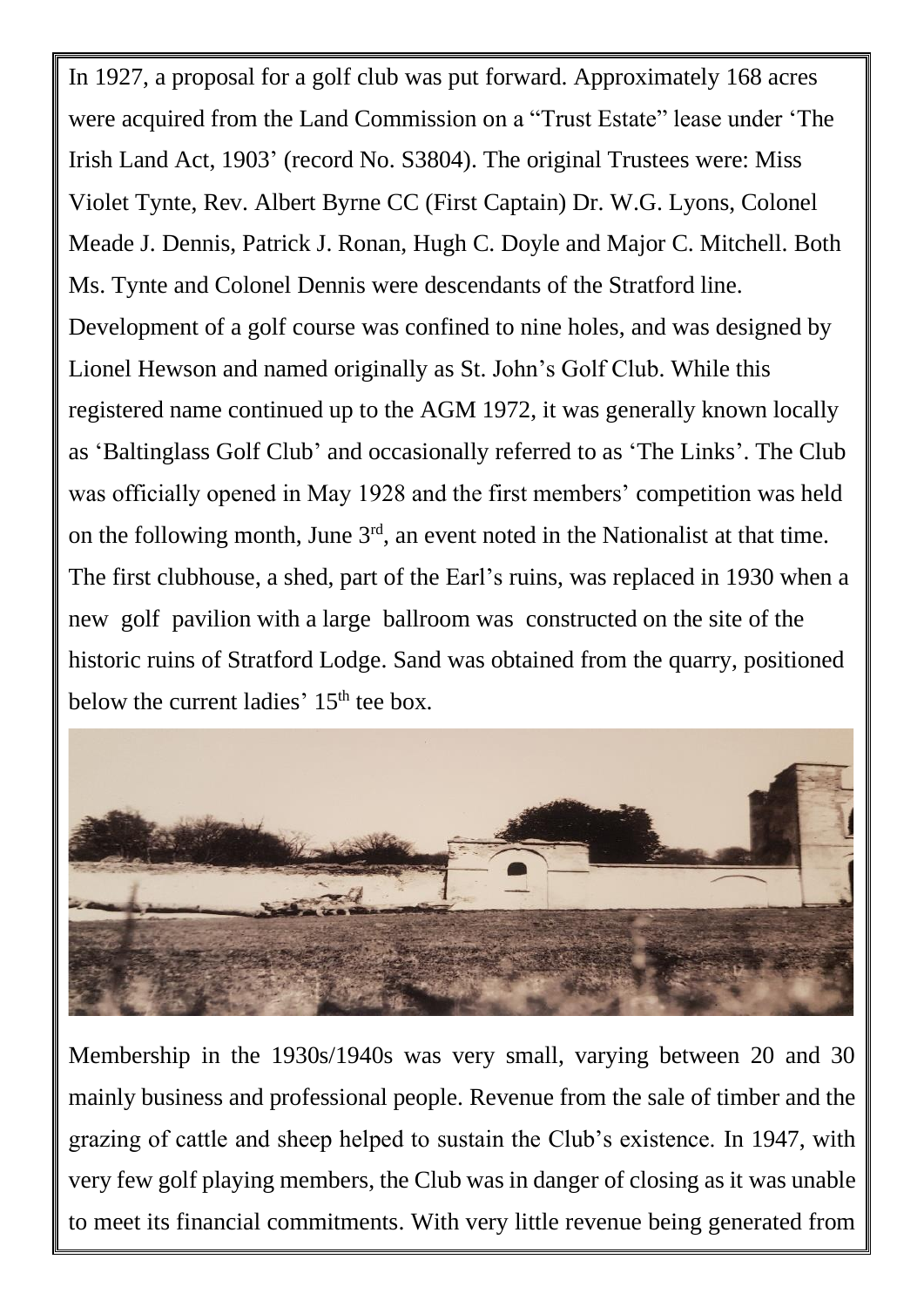the Club, the annuity on the Club's land, which the Trustees were obliged to pay, could not be sustained. During an EGM in 1947, it was proposed and seconded, by two prominent members, to 'wind up' the Club but this was defeated. It was decided to find a last chance solution to save the Club. Following a public meeting in the Town Hall in January 1948, a concerted effort to revitalise the Club was undertaken. Memberships were actively canvassed, tennis courts and pavilion were improved thus allowing club dances, badminton and tennis to flourish. Individual members took care of course maintenance. Some of these improvements were undertaken by non-golfers though some took up the game of golf later. Memberships increased and a GUI return in March 1948, recorded that the total of male members was 12 and a similar number of female associate members. These, and other improvements, allowed the Club to consider the employment of a groundsman. In 1948, Christy Foley became the first permanent employee. One of his many functions was 'running' the bar, a task previously undertaken by committee members. Christy remained the sole employee until 1967 when the Club employed a second groundsman.

In 1954, a decision was taken to return almost 100 acres to the Land Commission, thus reducing the Trustees' annuity. The Land Commission, in turn, transferred the returned land to the Forestry. However, in 1956, the Trustees had to purchase back a small portion of what was then marshy land on the right of the present  $16<sup>th</sup>$ hole, as sheep needed access to water.

Access to the Club, during all these years, was by a right of way from the County Road, (which is off Belan Street), passing by the Railway Station House, (presently a Quinn's Superstore office), and up along to the right of the present  $15<sup>th</sup>$  fairway and on in front of the  $15<sup>th</sup>$  green and  $17<sup>th</sup>$  men's tee box. The present main entrance from the Dublin Road (N 81) to Stratford Lodge, through 'The Lord's Piers,' had not been used by the Club. Permission to use the Earl's entrance was sought from and granted by The Land Commission. The road was paved at a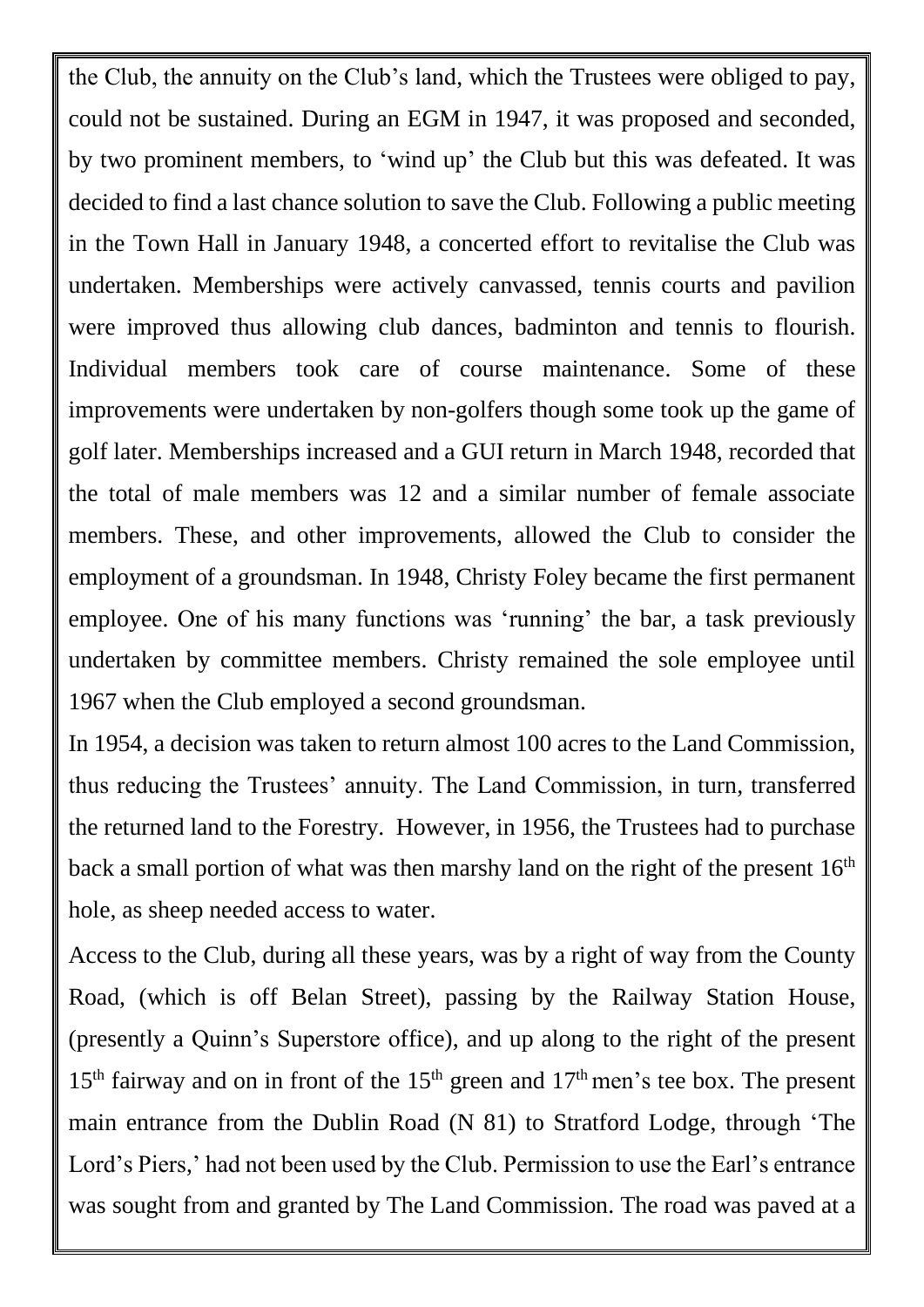cost of £1,160 and opened as the Club's entrance in 1963. That was also the year that sheep no longer grazed the course.

The growth in the use of private cars allowed the popularity of golf to improve in the late 1960s and early 1970s. Many new members came from such places as Dunlavin, Hacketstown, Tullow, Moone and other nearby areas. From the mid-1960s onwards, many travelled from Dublin to join, particularly frequenting the Club on Saturdays. By the early 1980s, membership of the Club was full and new entrants were mainly accepted from the local area. With the extra members, improvements to the pavilion were necessary and a 1966 extension of a new and more spacious bar was added to the 1950s kitchen and supper room. By 1972, a watering system for the greens was in place at a cost of £2,000. In 1974, a new kitchen and function room were constructed and the club house central heating was installed.

Sheds, adjacent to the present ladies'  $12<sup>th</sup>$  tee box, part of the original Stratford Lodge buildings, were used for Club machinery storage up to 1980 and were replaced by the present machinery sheds. The final remains of the Earl's residence, the archway/bell tower and the old sheds were demolished in 1980.



The demolition of these, as well as the removal of the old dance hall and supper room allowed for a clubhouse extension. This extension is where the present locker rooms, toilets and showers areas are situated.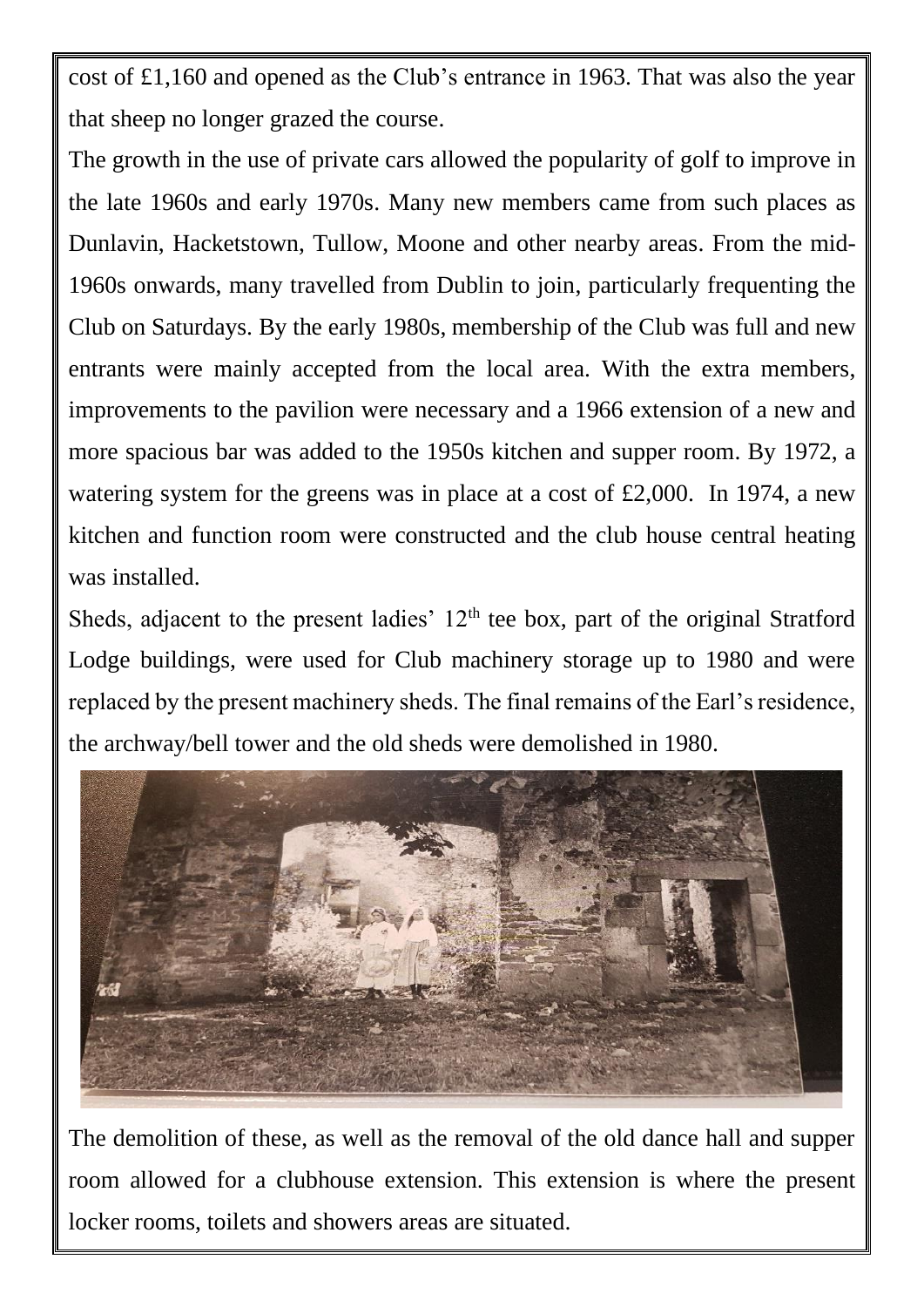An extension to the Club's bar was opened in 1991. An adjoining conservatory and a veranda overlooking the  $18<sup>th</sup>$  hole, was later added and opened in 1996. This was also the year that the concept of ladies as full members, rather than associate members, was passed at an EGM. While this 1996 amendment to the Constitution did not yet grant ladies complete equality, it was a stepping stone to equality that was achieved in 2002.

During the late 1970s through to the 1990s, many other course & house improvements occurred. Extra alternate tee boxes were constructed so golfers, playing the second nine, teed off from a different position. Some existing tee boxes were greatly modified including the present  $15<sup>th</sup>$  and  $16<sup>th</sup>$ . A ditch was removed at the right of the present  $17<sup>th</sup>$  green and trees planted. The green was also modified. Changes along the  $6<sup>th</sup>$  (15<sup>th</sup>), fairway all brought about course improvements. In 1993 the greens were pole-forked for the first time. Granite bridges were constructed across the  $1<sup>st</sup>$  and  $18<sup>th</sup>$  hole dykes in 1994. The  $1<sup>st</sup>$  green was completely reconstructed and bunkers revamped. Due to an increase in traffic, a large section of our entrance roadway was refurbished. Though many of these, and previous improvements, were a cost to the Club, subsidised through members' levies and the advance sale of 5 year memberships, a great portion of work was also done free of charge. In January 2005, following an EGM in Inis Fáil, Baltinglass, (Germaines), the Club catering and bar facilities were franchised.

In the early1990s, various options were considered to extend the course to eighteen holes, without fruition. The concept was kept alive and on the  $28<sup>th</sup>$  February 1999, at a Special General Meeting in the Downshire Hotel, Blessington, attended by close on 300 members, virtually unanimous approval was given to a plan to extend the course to eighteen holes.

A development loan was secured for the purchase of the forested land and the development of nine extra holes. Almost 80 acres of the land, which had previously been returned to the Land Commission, was purchased on the  $20<sup>th</sup>$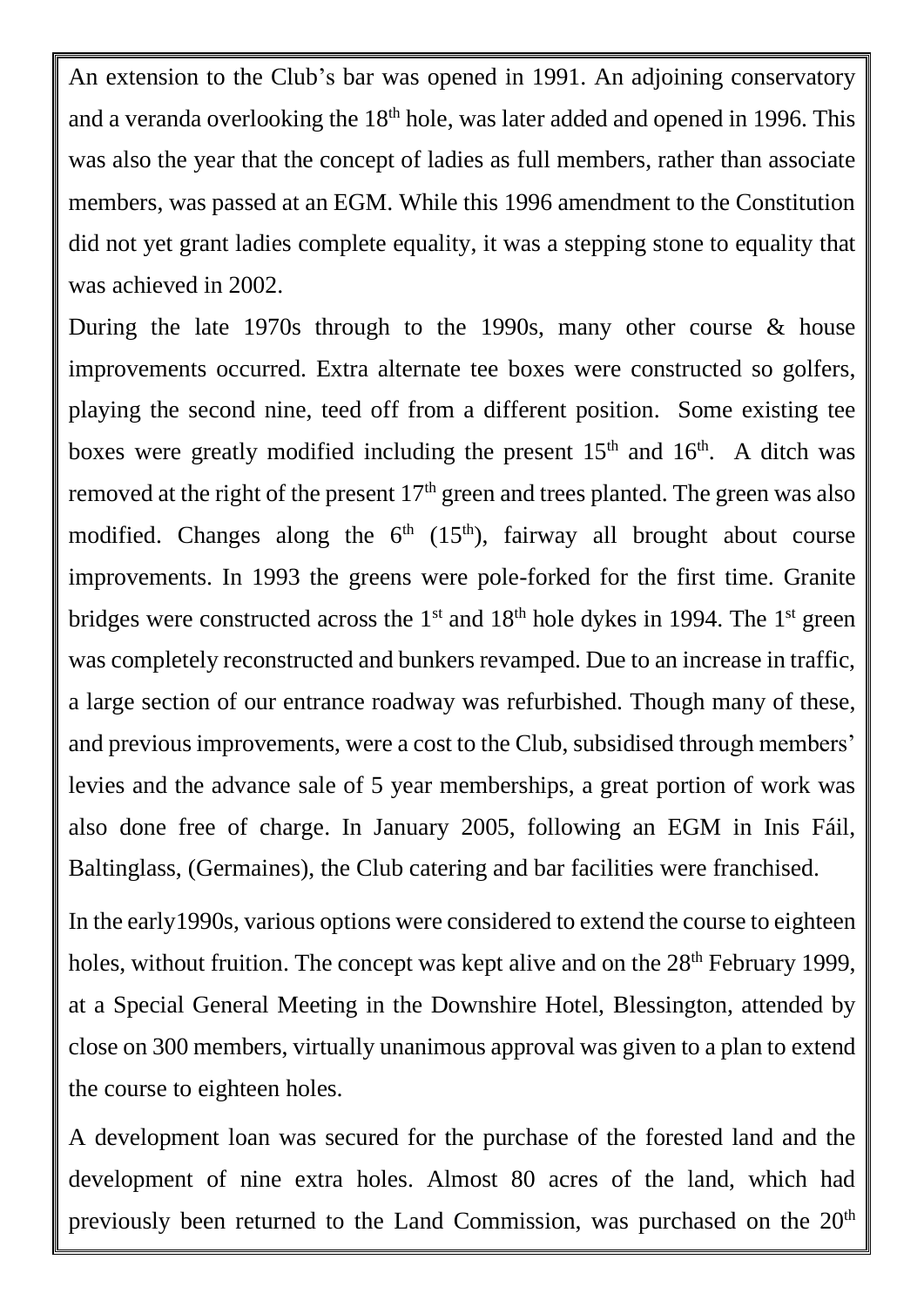August 1999, from Coillte Teoranta for Ir£495,000. The sale of 3,000 trees, combined with a levy of Ir£1,000 from each male member and Ir£500 from each associate member, was to go towards the purchase of the forested land. The layout of the new nine holes was designed by Mr. Eddie Connaughton, Dublin, in association with Mr. James D'Arcy, Tuckmill, Baltinglass. A delay in the planning permission process and a reduction in the price of timber, decreased to Ir£140,000, added considerably to the project's cost of Ir£1.4 million. An EGM in 2000 agreed to the revised costs and the resultant increase in Club borrowing. In 2001, the Club acquired the freehold of its existing nine-hole property.

James D'Arcy constructed the new nine holes and on  $25<sup>th</sup>$  August 2002, these new holes, (the present  $2<sup>nd</sup>$  to  $10<sup>th</sup>$  holes inclusive), were opened marking the fruition of the long sought aspiration of an eighteen-hole golf course. A new greens irrigation system was installed, replacing the existing one. A submersible pump and a storage tank, with a capacity of 23,000 gallons approx. were necessary. During irrigation times, water is used from the well and water is piped to the storage tank from the pond springs which are situated above the  $2<sup>nd</sup>$  hole.



'In Going 18,' refurbishments to locker rooms, toilets and showers were necessary and an area, (a former snooker room), was later converted into a Club office and reception area.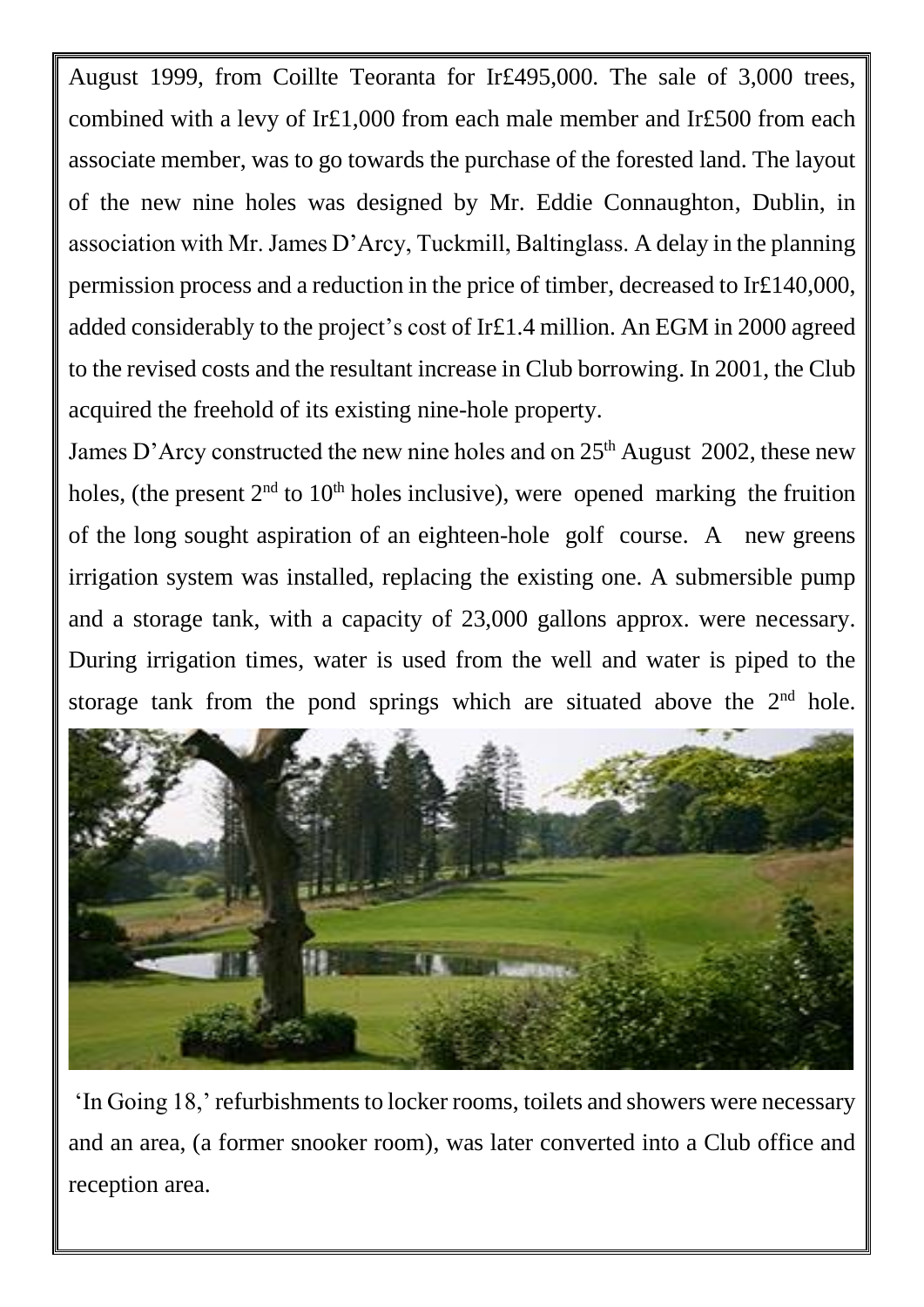In 2007, a Club fund raising raffle assisted the committee in organising the drainage of a large section of the  $8<sup>th</sup>$  fairway. The recession of 2008 to the middle of the next decade, witnessed a nationwide serious decline in golf club memberships. Baltinglass Golf Club was no different. However, the Club managed to continue to reduce its debts during these trying years. This occurred by reducing the number of Club employees, substituted by many members willingly volunteering their labour, combined with financial generosity of some of its members and the sale of some of our forestry trees as well as the sale of firewood hewn by volunteers. The sale of a number of life memberships in 2004 reduced our development loan by €100.000. Stringent Club management continues, making the Club a viable amenity for its members.

Recent course improvements include reshaping some bunkers, the revamping the  $12<sup>th</sup>$  and  $13<sup>th</sup>$  tee boxes and the erection of sponsored tee information stones,

which enhance all the tee boxes. Four sets of sponsored tee markers, presented to the Club in 2020, add considerably to the course. The closing of three bunkers, with more to follow, will facilitate a less difficult course.



In 2017 & 2019, the Club secured grants totalling  $\epsilon$ 94,769 from the Sports Capital Programme. These grants facilitated the purchase and leasing of mowers and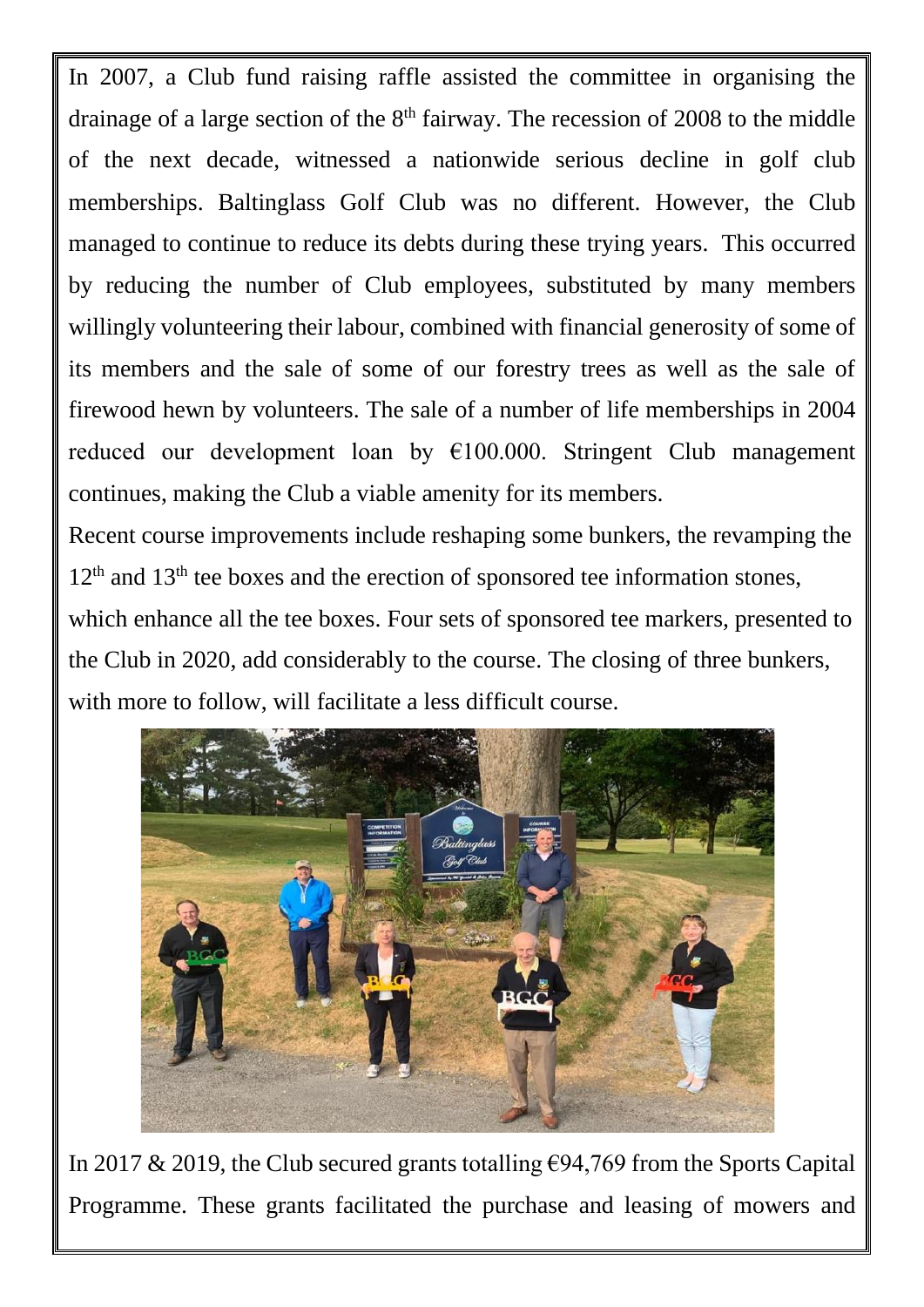allowed extensive drainage to be carried out on the  $3<sup>rd</sup>$ ,  $6<sup>th</sup>$ ,  $7<sup>th</sup>$ , and  $10<sup>th</sup>$  fairways. Drainage to sections the of  $4<sup>th</sup>$ , 6<sup>th</sup> and 8<sup>th</sup> fairways was carried out in 2020, & 2021. During the pandemic year of 2020, volunteers made great improvements to the course and clubhouse. In mid. 2020, the committee, on realising that the Covid-19 pandemic would have a serious effect on the Club's finances, offered special membership deals which resulted in a substantial increase in Club membership, giving a much needed boost to the Club's income. The resumption of golf witnessed one of the busiest periods of club competitions and interclub golf for many a year. However, the 2<sup>nd</sup> pandemic lock-down period from January 2021 to the end of April 2021 was again a challenging time for the Club. The amalgamation of The GUI and ILGU on Jan.1st. saw the initiation of Golf Ireland All affiliated Clubs were now to come under Golf Ireland's regulations.

Resilience Fund Grants of  $\epsilon$ 2,750 in 2020 and  $\epsilon$ 25,000 in 2021 for course and clubhouse improvements were very welcomed financial enhancements to the Club.

In March 2021, our Head Greenkeeper, Martin Donegan retired after almost 41 years' service to the Club. Though retired from his course duties, he continued in a new role in the club. In 2021, the Club secured a further grant of  $\epsilon$ 24,978 from the Sports Capital Programme towards a green's mower. A competitions' purse system was also introduced.

As in the previous year, many course improvements were made during the lockdown period 2021. These included the planting of oak, birch and alder saplings around the course. Platforms for washing golf buggies and course machinery were put in place in April. Buggy paths were upgraded and extended. The labour attached to these and other projects was carried out by members, thus reducing the costs considerably. The lockdown gave time for the development of Club policies on GDPR, text messaging, guard of